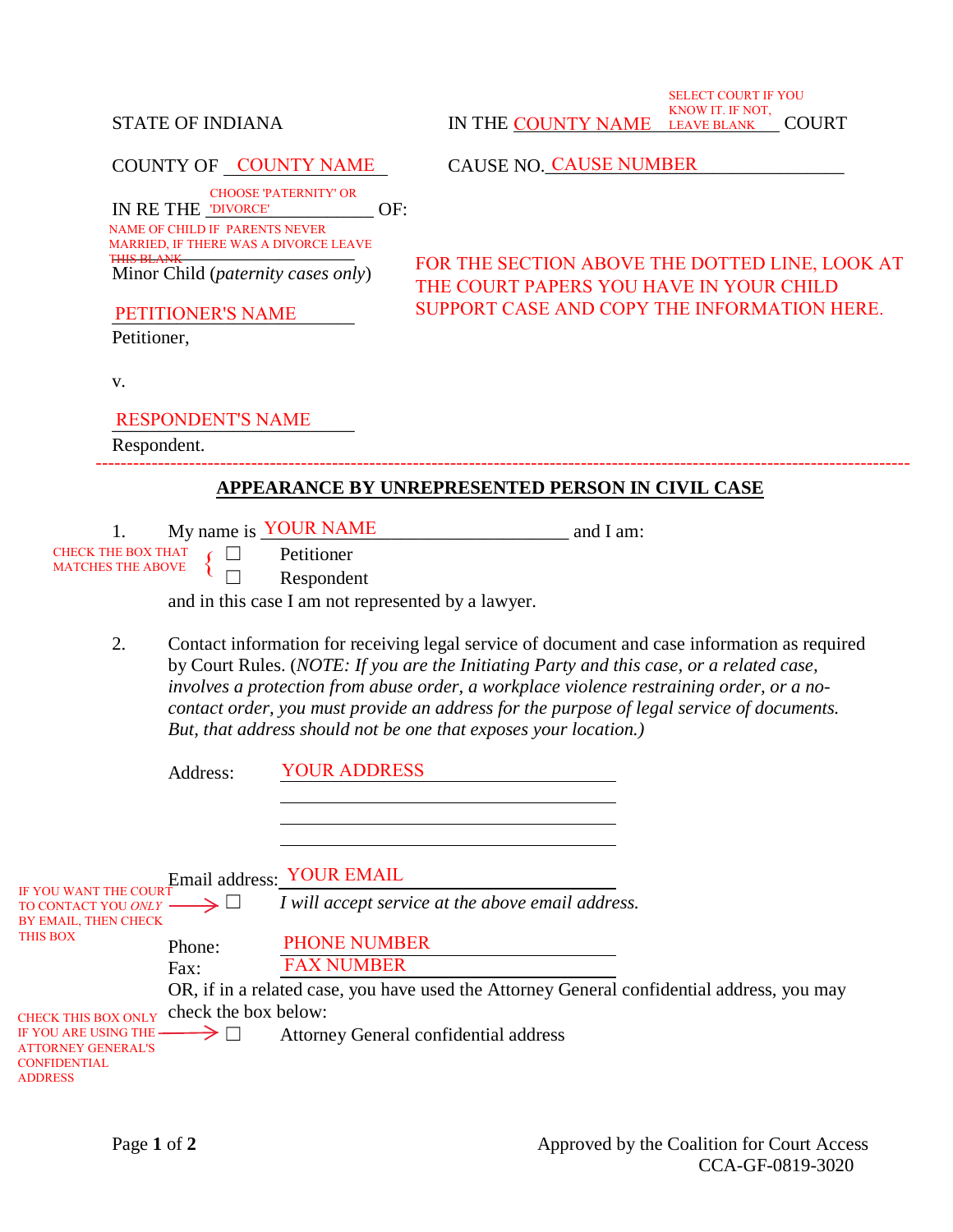3. This is a DC case type as defined in Administrative Rule 8(B)(3).

| 4.                                              | There are related cases: (If yes, please indicate below) |
|-------------------------------------------------|----------------------------------------------------------|
| IF YOU HAVE OTHER<br>CASES RELATED TO THIS ONE, | Yes                                                      |
| <b>CHECK 'YES' AND ADD THE</b>                  | No                                                       |
| <b>INFORMATION BELOW. IF</b><br>NOT, CHECK 'NO' | Caption and case number of related cases:                |
| Caption:                                        | Case No.:                                                |
| Caption:                                        | Case No.:                                                |
| Caption:                                        | Case No.:                                                |

Additional information as required by local rule: ADDITIONAL INFORMATION REQUIRED BY LOCAL COUNTY RULE

#### PRINT THIS FORM AND SIGN HERE

Signature

#### **CERTIFICATE OF SERVICE**

| I hereby certify that I sent a copy of this document on DATE MAILED | by first- |
|---------------------------------------------------------------------|-----------|
| class U.S. mail, postage prepaid to <b>OTHER PARTY</b>              | at the    |
| following address:                                                  |           |

OTHER PARTY'S ADDRESS

#### \_\_\_\_\_\_\_\_\_\_\_\_\_\_\_\_\_\_\_\_\_\_\_\_\_\_\_\_\_\_ **AND**

\_\_\_\_\_\_\_\_\_\_\_\_\_\_\_\_\_\_\_\_\_\_\_\_\_\_\_\_\_\_

I hereby certify that I sent a copy of this document on **DATE SENT** to the State of Indiana, COUNTY County Prosecutor's Office, Child Support Division

SELECT THE WAY YOU SEND TO THE PROSECUTOR

 $\sum_{\text{PRS} \text{EUV}}$  by first-class U.S. mail, postage prepaid at the following address: PROSECUTOR'S ADDRESS

#### **OR**

\_\_\_\_\_\_\_\_\_\_\_\_\_\_\_\_\_\_\_\_\_\_\_\_\_\_\_\_\_\_ \_\_\_\_\_\_\_\_\_\_\_\_\_\_\_\_\_\_\_\_\_\_\_\_\_\_\_\_\_\_

 $\square$  by E-service using the Indiana E-filing

PRINT THIS FORM AND SIGN HERE

Signature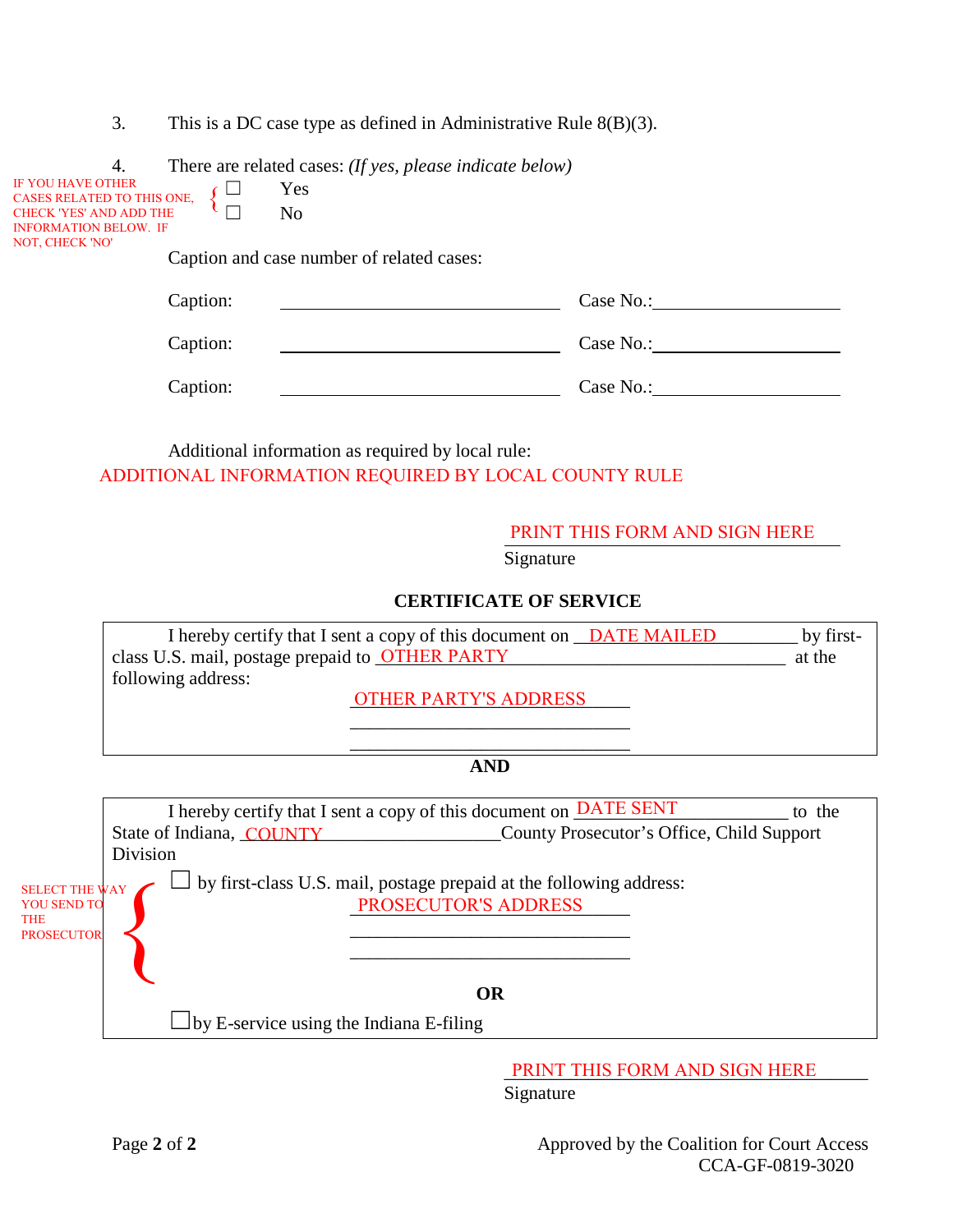# **NOT FOR PUBLIC ACCESS IN ACCORDANCE WITH INDIANA RULES ON ACCESS TO COURT RECORDS**

#### **ATTENTION CLERK: FOR SELF REPRESENTED LITIGANTS TREAT THIS FORM AS IF IT IS PRINTED ON LIGHT GREEN PAPER. IF E-FILED, FILE AS A CONFIDENTIAL DOCUMENT.**

| <b>STATE OF INDIANA</b>      |                                                                                                                                   | <b>COURT</b> |
|------------------------------|-----------------------------------------------------------------------------------------------------------------------------------|--------------|
| COUNTY OF                    |                                                                                                                                   |              |
| IN THE $\_\_$                |                                                                                                                                   |              |
| Minor Child (paternity only) | FOR THE SECTION ABOVE THE DOTTED LINE, LOOK AT THE<br>COURT PAPERS YOU HAVE IN YOUR CASE AND COPY THE<br><b>INFORMATION HERE.</b> |              |
| Petitioner                   |                                                                                                                                   |              |
| VS.                          |                                                                                                                                   |              |
| Respondent                   |                                                                                                                                   |              |

### **CIVIL APPEARANCE FORM**

Social security numbers of all family members in cases involving child support

| Name: YOUR NAME                     | SS# YOUR SOCIAL SECURITY NUMBER                     |
|-------------------------------------|-----------------------------------------------------|
| <b>CHILD'S NAME</b><br>Name:        | <b>CHILD'S SOCIAL SECURITY NUMBER</b><br>SS#        |
| <b>OTHER PARENT'S NAME</b><br>Name: | <b>OTHER PARENT'S SOCIAL SECURITY NUMBER</b><br>SS# |
| Name:                               | SS#                                                 |
| Name:                               | SS#                                                 |
| Name:                               | SS#                                                 |

# **NOT FOR PUBLIC ACCESS**

Page 1 of 1 Approved by the Coalition for Court Access CCA-DC-0320-1069 www.indianalegalhelp.org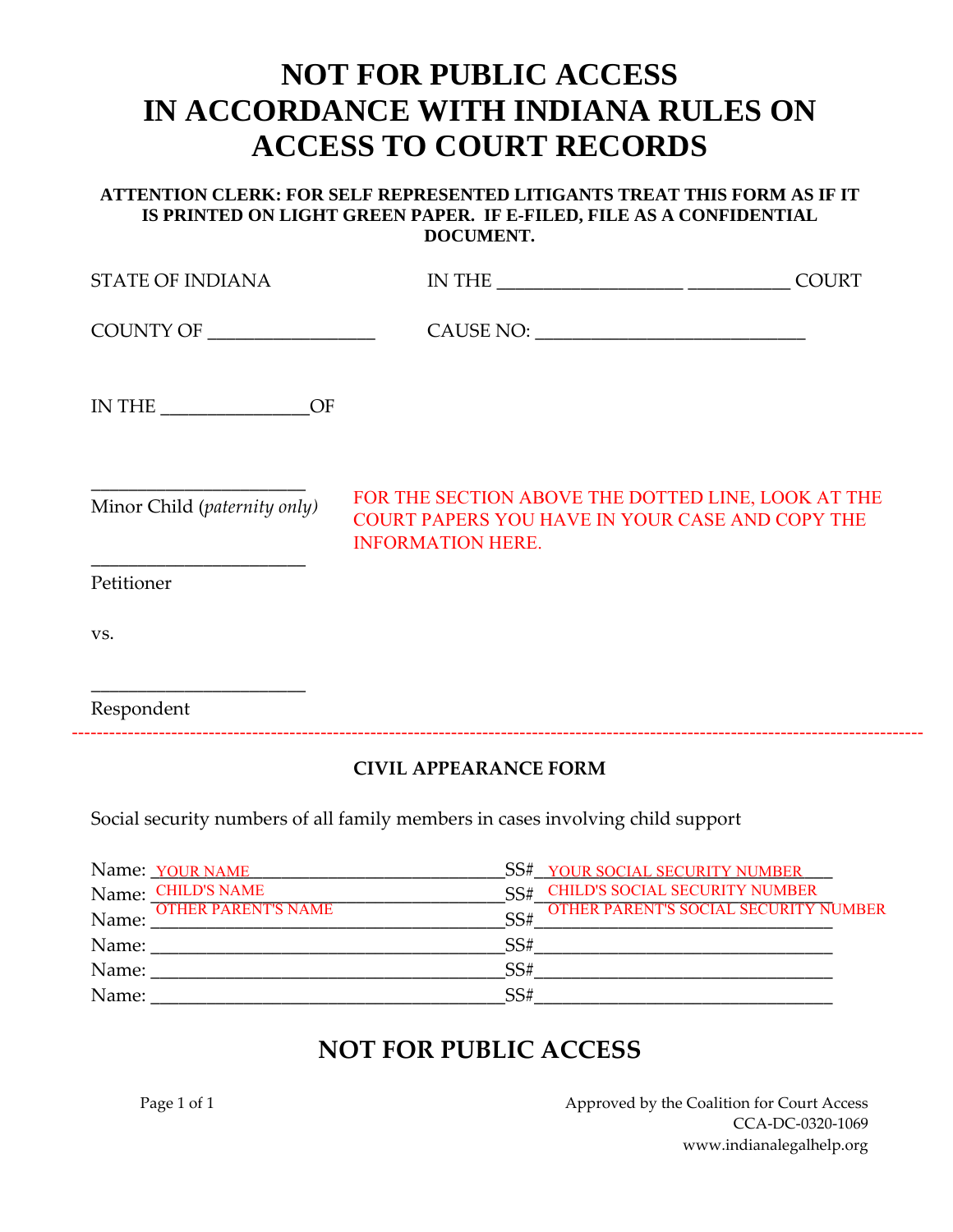| <b>STATE OF INDIANA</b>              |                                                                                   |                                                                                                        |
|--------------------------------------|-----------------------------------------------------------------------------------|--------------------------------------------------------------------------------------------------------|
|                                      |                                                                                   |                                                                                                        |
| IN THE $\_\_$                        | OF                                                                                |                                                                                                        |
| Minor Child (paternity only)         |                                                                                   |                                                                                                        |
| Petitioner                           | AND COPY THE INFORMATION HERE.                                                    | FOR THE SECTION ABOVE THE DOTTED LINE, LOOK AT THE<br>COURT PAPERS YOU HAVE IN YOUR CHILD SUPPORT CASE |
| VS.                                  |                                                                                   |                                                                                                        |
| Respondent                           |                                                                                   |                                                                                                        |
|                                      | NOTICE TO THE COURT REQUESTING AN EXTENSION<br>OF THE DUTY TO SUPPORT A CHILD     |                                                                                                        |
|                                      | Comes now <u>YOUR NAME</u> and hereby notifies the Court,                         |                                                                                                        |
| pursuant to IC 31-16-6-6 as follows: |                                                                                   |                                                                                                        |
|                                      | That YOUR NAME is the parent or guardian of<br>CHILD'S NAME born CHILD BIRTH DATE |                                                                                                        |

3. That said child is currently enrolled as a full-time student in a secondary school (as defined by IC 20-18-2-18), specifically **NAME OF HIGH SCHOOL** and that proof of said enrollment is attached hereto.

4. That said child is expected to graduate from the above secondary school on or about \_EXPECTED GRADUATION DATE \_\_\_\_\_\_\_.

on DATE CHILD WILL TURN 19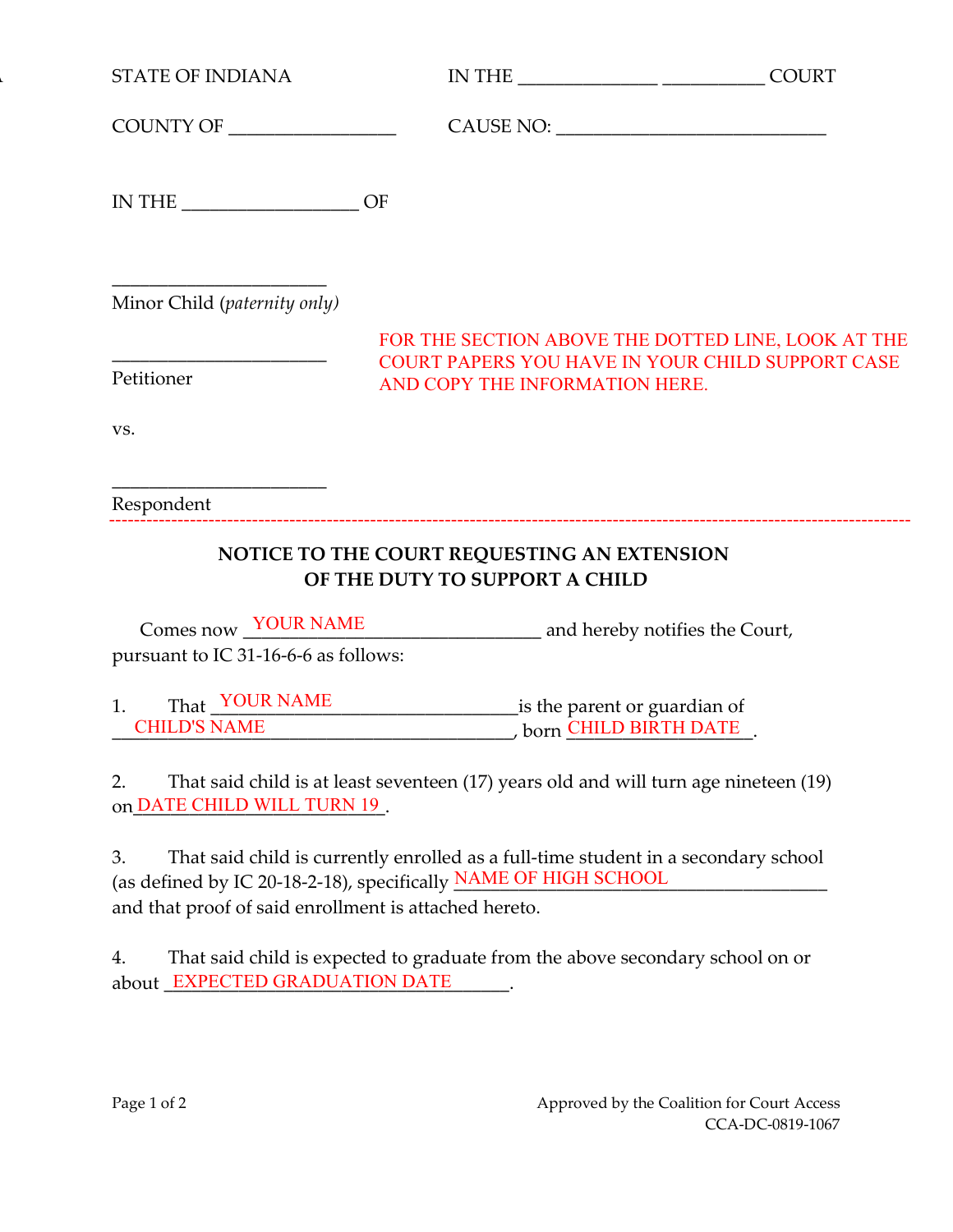Wherefore, YOUR NAME **The Contact of the child** requests that the child

\_\_\_\_\_\_\_\_\_\_\_\_\_\_\_\_\_\_\_\_\_\_\_\_\_\_\_\_\_\_\_\_\_\_\_\_\_\_\_\_\_\_ \_\_\_\_\_\_\_\_\_\_\_\_\_\_\_\_\_\_\_\_\_\_\_\_\_\_\_\_\_\_\_\_\_\_\_\_\_\_\_\_\_\_

support for said child continue until the date of graduation provided above and that the Court order the support to be terminated as of that date and for all other proper relief.

Date: PRINT THIS FORM AND DATE Signature PRINT THIS FORM AND SIGN HERE

\_\_\_\_\_\_\_\_\_\_\_\_\_\_\_\_\_\_\_\_\_\_\_\_\_\_\_\_\_\_\_\_\_\_\_\_\_\_\_\_\_\_ YOUR ADDRESS

## **CERTIFICATE OF SERVICE**

I hereby certify that I sent a copy of this document on **DATE MAILED** by first-class U.S. mail, postage prepaid to **OTHER PARTY** at the following address:

OTHER PARTY'S ADDRESS

#### **AND**

\_\_\_\_\_\_\_\_\_\_\_\_\_\_\_\_\_\_\_\_\_\_\_\_\_\_\_\_\_\_ \_\_\_\_\_\_\_\_\_\_\_\_\_\_\_\_\_\_\_\_\_\_\_\_\_\_\_\_\_\_

I hereby certify that I sent a copy of this document on **DATE SENT** [100] to the State of Indiana, *NAME OF COUNTY* County Prosecutor's Office, Child Support Division

 $\Box$  by first-class U.S. mail, postage prepaid at the following address:

SELECT HOW YOU WILL SEND TO THE PROSECUTOR

PROSECUTOR'S ADDRESS

**OR**

\_\_\_\_\_\_\_\_\_\_\_\_\_\_\_\_\_\_\_\_\_\_\_\_\_\_\_\_\_\_ \_\_\_\_\_\_\_\_\_\_\_\_\_\_\_\_\_\_\_\_\_\_\_\_\_\_\_\_\_\_

 $\square$  by E-service using the Indiana E-filing

PRINT THIS FORM AND SIGN HERE Signature

Page 2 of 2 Approved by the Coalition for Court Access CCA-DC-0819-1067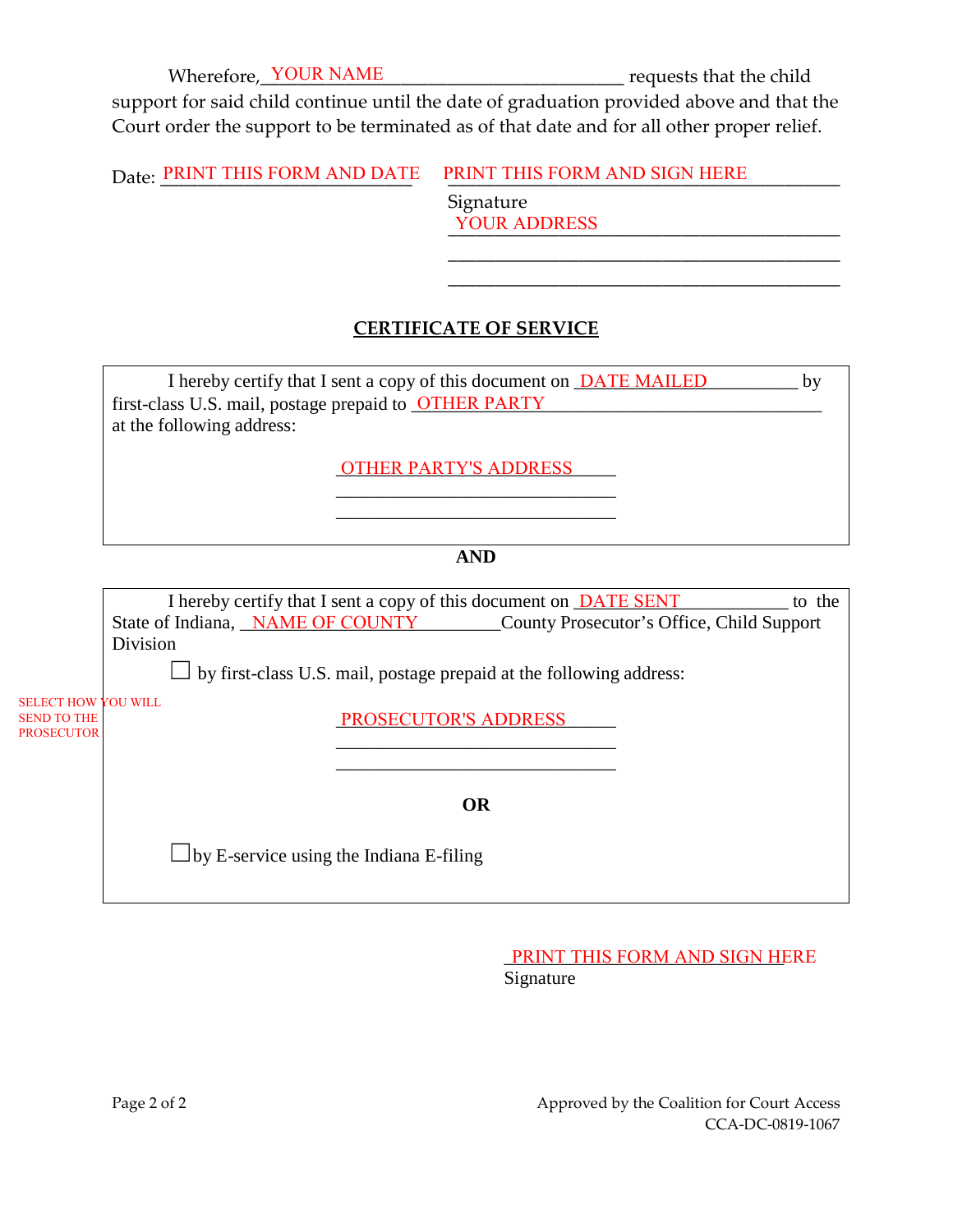| <b>STATE OF INDIANA</b>                                          |                                | <b>COURT</b>                                                                                                                                                                                                                                                                                                            |
|------------------------------------------------------------------|--------------------------------|-------------------------------------------------------------------------------------------------------------------------------------------------------------------------------------------------------------------------------------------------------------------------------------------------------------------------|
|                                                                  |                                |                                                                                                                                                                                                                                                                                                                         |
| IN THE $\_\_$                                                    |                                |                                                                                                                                                                                                                                                                                                                         |
|                                                                  | AND COPY THE INFORMATION HERE. | FOR THE SECTION ABOVE THE DOTTED LINE, LOOK AT THE<br>Minor Child (paternity only) COURT PAPERS YOU HAVE IN YOUR CHILD SUPPORT CASE                                                                                                                                                                                     |
| Petitioner                                                       |                                |                                                                                                                                                                                                                                                                                                                         |
| VS.                                                              |                                |                                                                                                                                                                                                                                                                                                                         |
| Respondent                                                       |                                |                                                                                                                                                                                                                                                                                                                         |
| ORDER ON REQUEST FOR AN EXTENSION OF THE DUTY TO SUPPORT A CHILD |                                | $\mathbb{P}^{1}$ $\cap$ $\mathbb{P}^{1}$ $\cap$ $\mathbb{P}^{1}$ $\cap$ $\mathbb{P}^{1}$ $\cap$ $\mathbb{P}^{1}$ $\cap$ $\mathbb{P}^{1}$ $\cap$ $\mathbb{P}^{1}$ $\cap$ $\mathbb{P}^{1}$ $\cap$ $\mathbb{P}^{1}$ $\cap$ $\mathbb{P}^{1}$ $\cap$ $\mathbb{P}^{1}$ $\cap$ $\mathbb{P}^{1}$ $\cap$ $\mathbb{P}^{1}$ $\cap$ |

The Court having reviewed the Notice To The Court Requesting An Extension Of The Duty To Support A Child now finds and orders as follows:

1. Thirty (30) or more days have passed since the filing of the Notice To The Court Requesting An Extension Of The Duty To Support A Child.

2. No objection or request for hearing has been filed.

| m1<br>Č. | K    | is the parent or guardian of |
|----------|------|------------------------------|
|          | horr | ' D'S RIRTH DATE             |

4. That said child is at least seventeen (17) years old and will turn age nineteen (19) on\_DATE CHILD WILL TURN 19

5. That said child is currently enrolled as a full-time student in a secondary school (as defined by IC 20-18-2-18), specifically **NAME OF HIGH SCHOOL** 

6. That said child is expected to graduate from the above secondary school on or about **EXPECTED GRADUATION DATE** 

7. That the child support for said child shall continue until the date of graduation provided above.